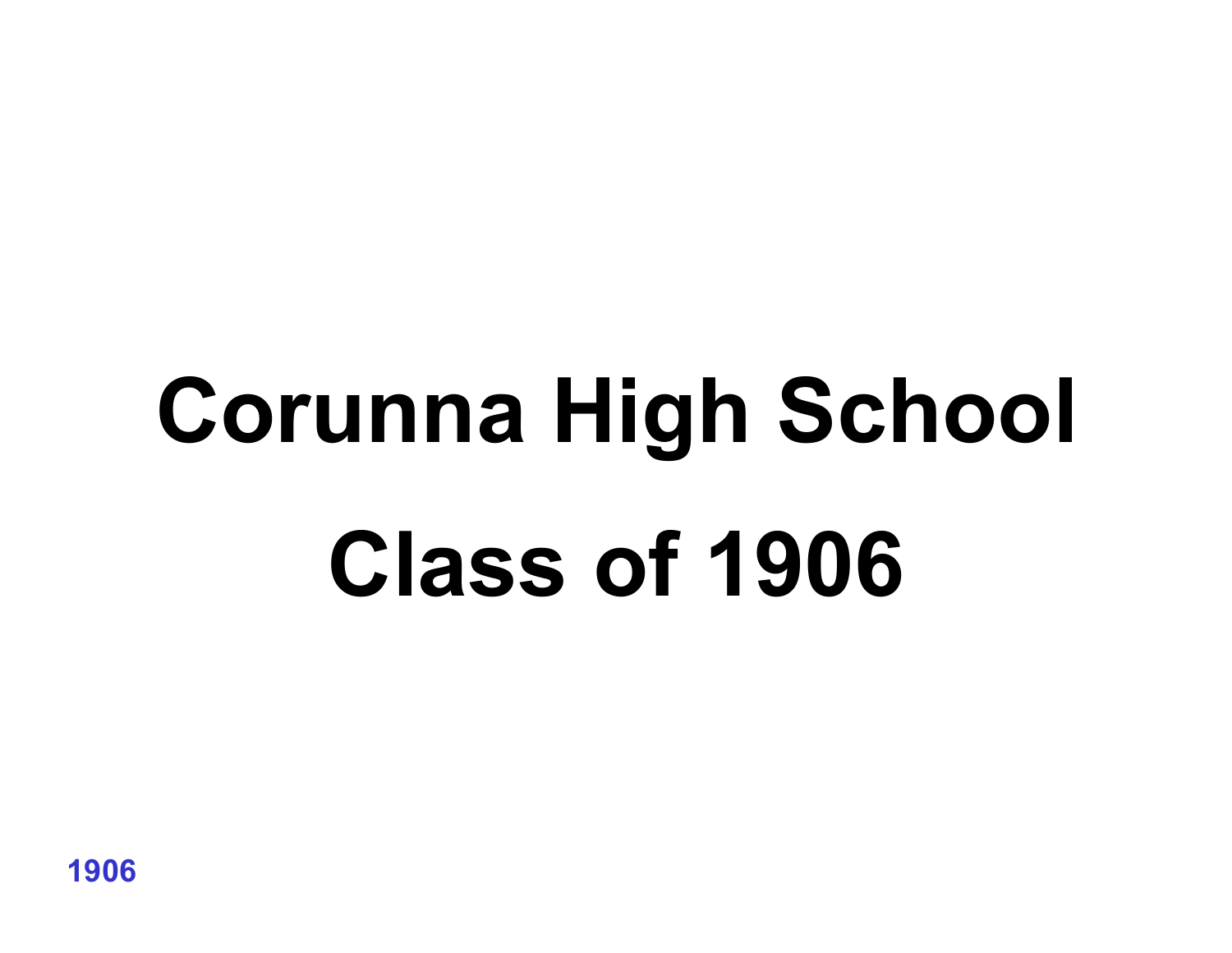Lee Barry Deceased Medical Doctor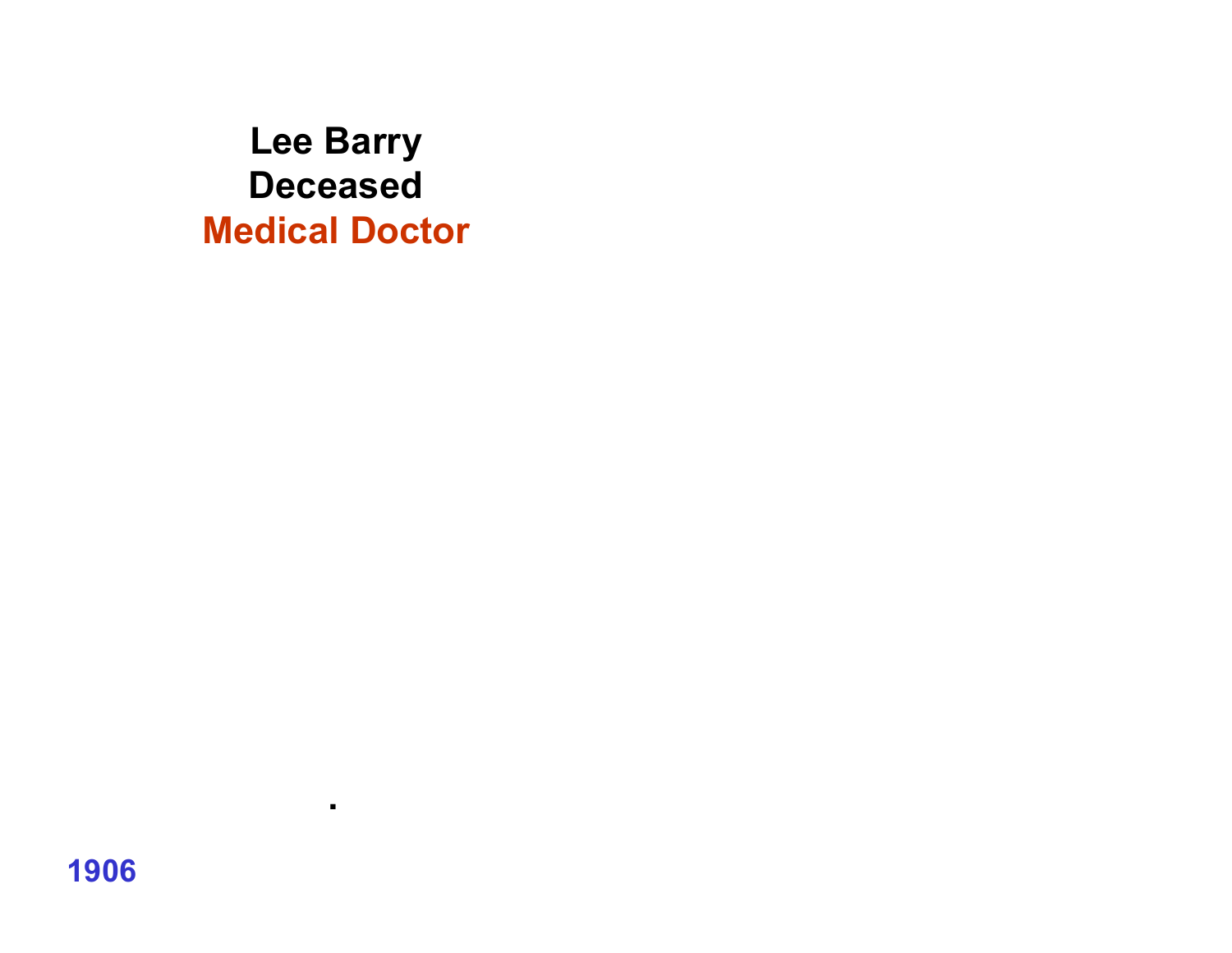#### **Romaine Bramwell Deceased**

#### .... Wickers

1906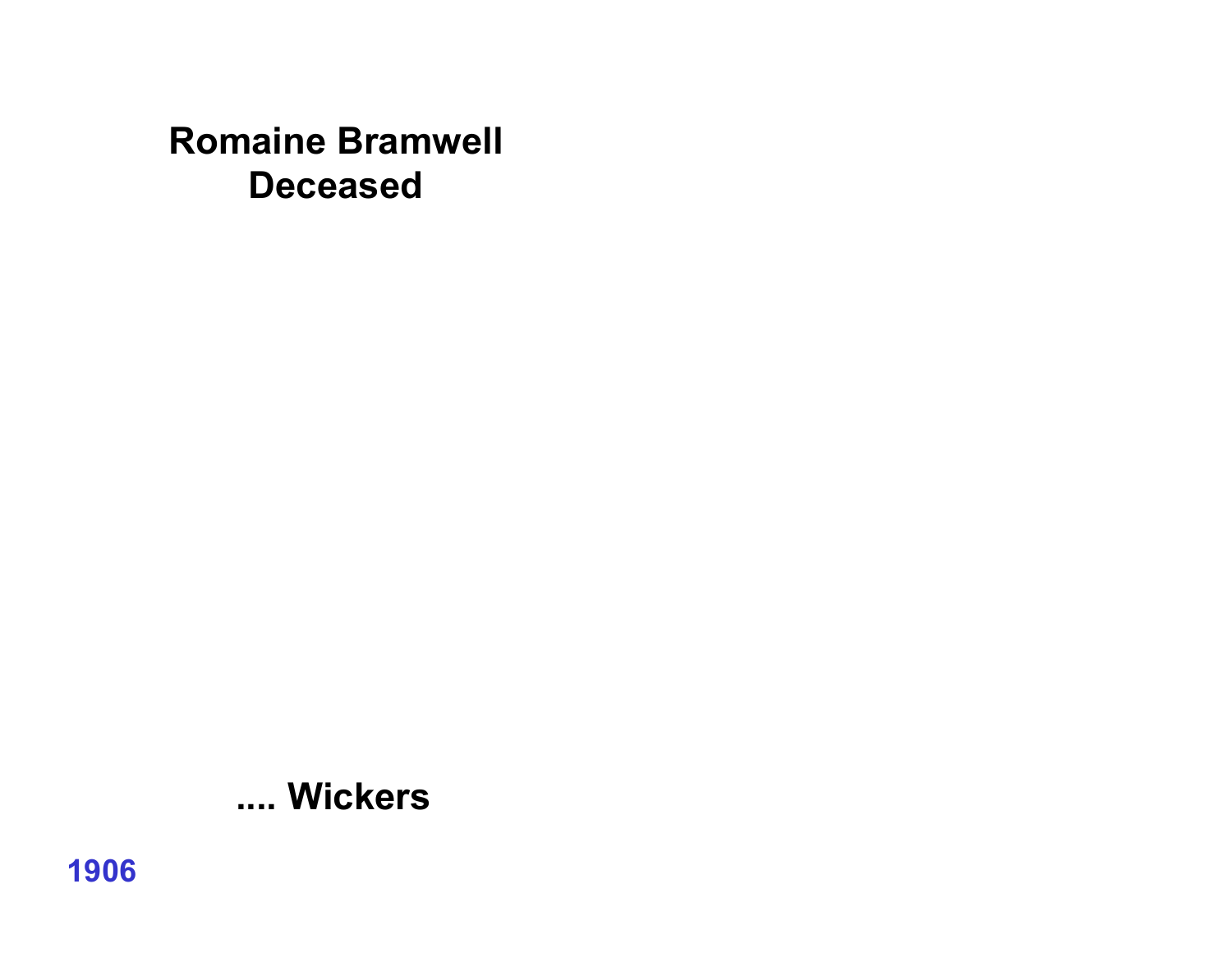#### Winnie Chapin Deceased

#### Oliver Wallace

1906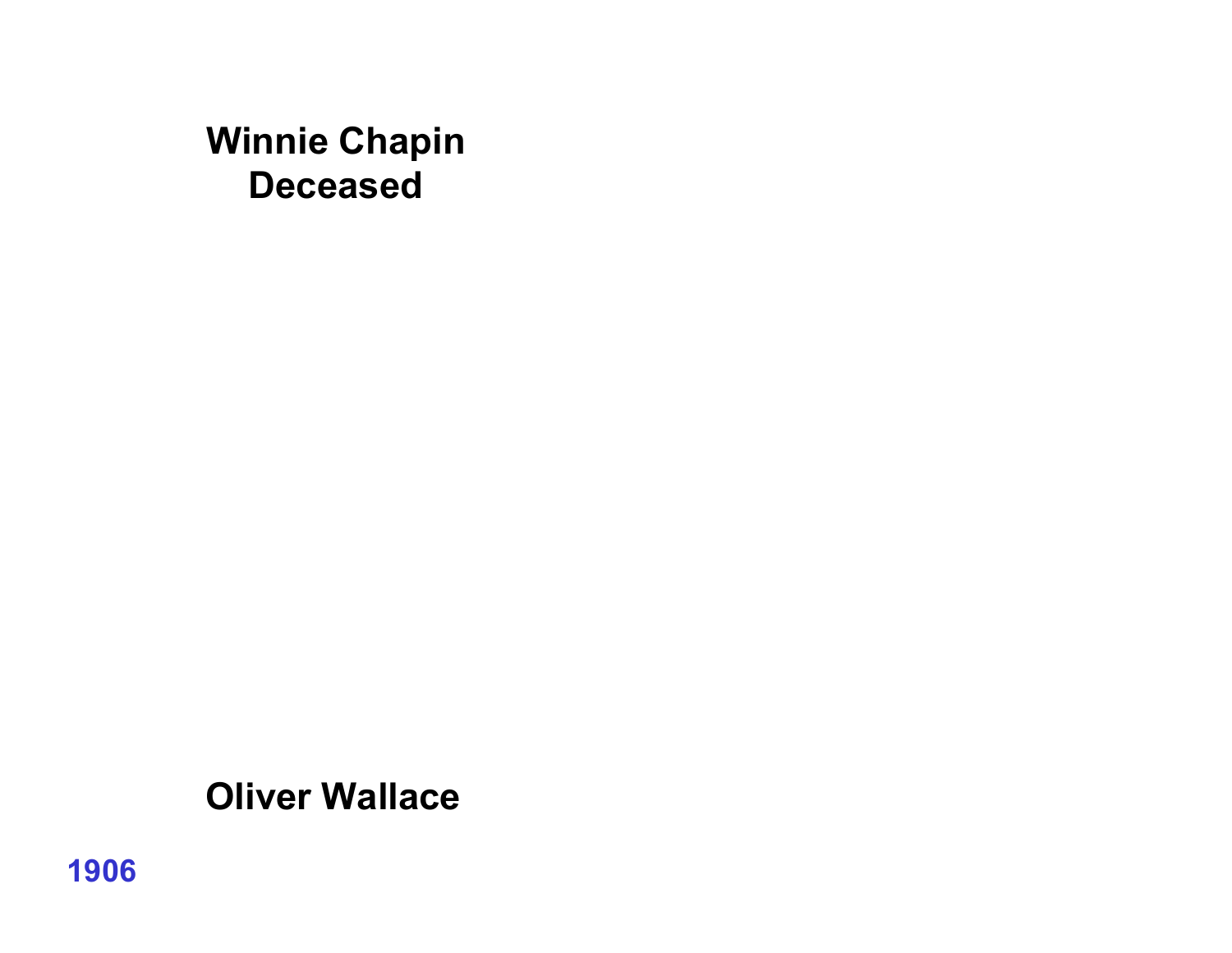#### Roy Colby Deceased 4-1957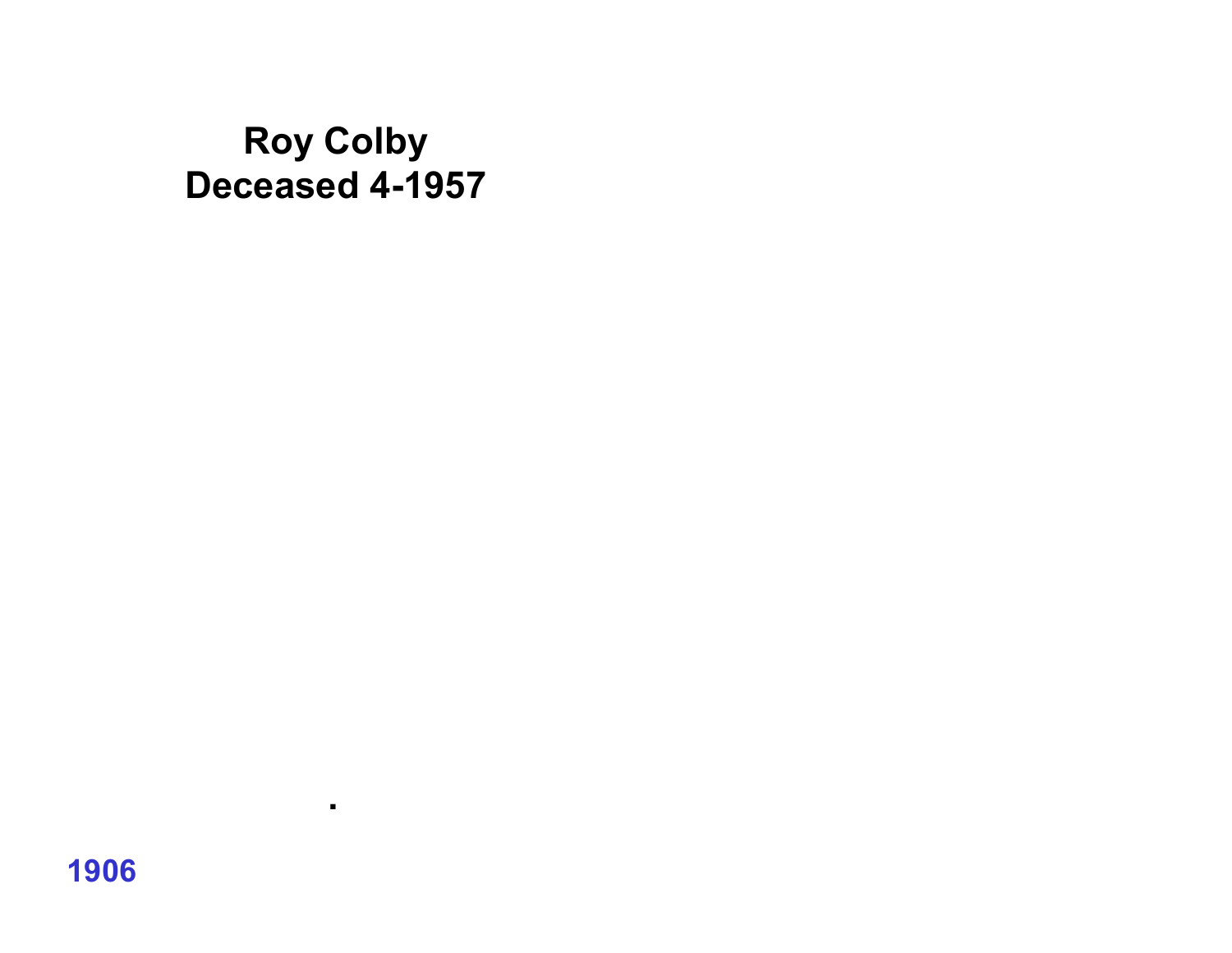### Ray Derham 9-3-1888 Deceased 11-27-1957



Reva Treadwell 10-5-1912

Ray Derham. He was born on September 3, 1888 to Charles Henry Derham and Mary Ann Burbridge. He had 7 brothers and sisters who later changed the spelling of their name to "Durham". Ray was the only one who steadfastly stuck to the original English spelling. The Derham family lived in Corunna, Michigan. Ray served in the US Army during both world wars. He was a first lieutenant in the infantry in WWI, and participated in the "Polar Bear Expedition" of 1918-19, which was the American intervention in Northern Russia at the end of the war.

When the war was over he returned to Michigan to his wife, Reva. He practiced law and was a well-known attorney in the area. In January of 1929, he sued one W.H. Marolf for libel…and the jury awarded Ray a total of 6 cents. I assume Ray represented himself in the trial…I hope the outcome wasn't typical of all of his cases.

He served as a member of the Michigan state senate in 1933-34. During that time, the governor adopted a pension plan that Ray had written.

During WWII, Ray returned to the Army and served as a Lt. Colonel during an African campaign in 1943. After the war, he again returned to Reva in Michigan. It seems that Ray and Reva never had any children, but they were well-loved by the rest of the Durham family and remained close with them all of their lives. Ray passed away in Michigan on November 27, 1957 and was buried in the family cemetery.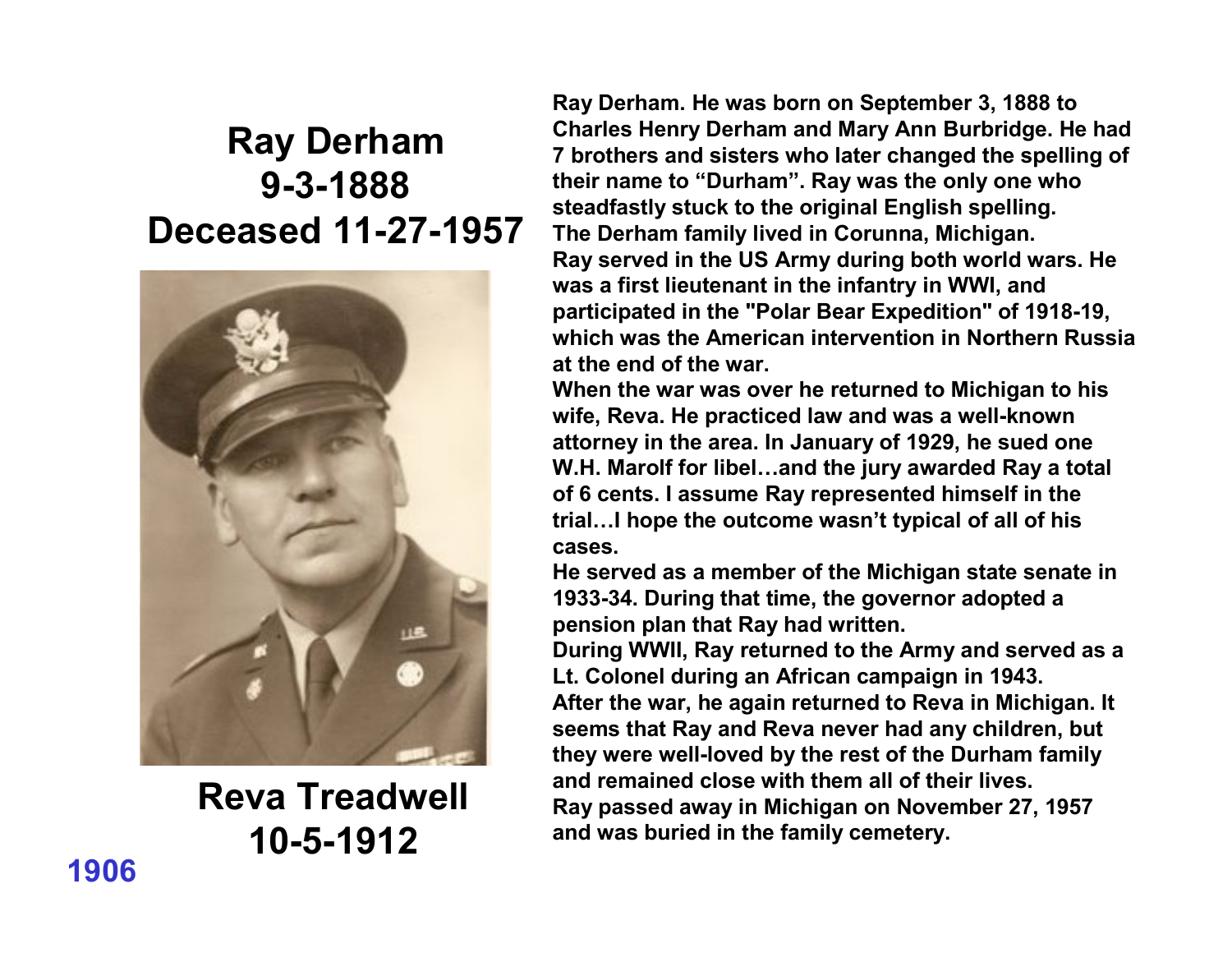#### The Argus-Press - Feb 6, 1978 Browse this newsp

#### **Reva Derham**

<u>- Local Contract of the modern of a</u>

CORUNNA - Reva T Derham of 606 S. Shiawassee St., Corunna, died Sunday at the Shiawassee County Medical Care Facility She was 84

Born in DeWitt Oct 9. 1893. to Charles and May Treadwell, she married Ray Durham Oct 5. 1912. in Lansing and moved to Corunna 15 months ago

Her husband died Nov 27, 1957

She is survived by sister Ila Treadwell of Lansing and several cousins.

The funeral will be held 2 p.m Feb. 8 at the Kribs Colonial Chapel. Corunna. with the Rev. John Simpson officiating and burial in Pine Tree Cemetery. Corunna

The body will lie in state at the funeral home.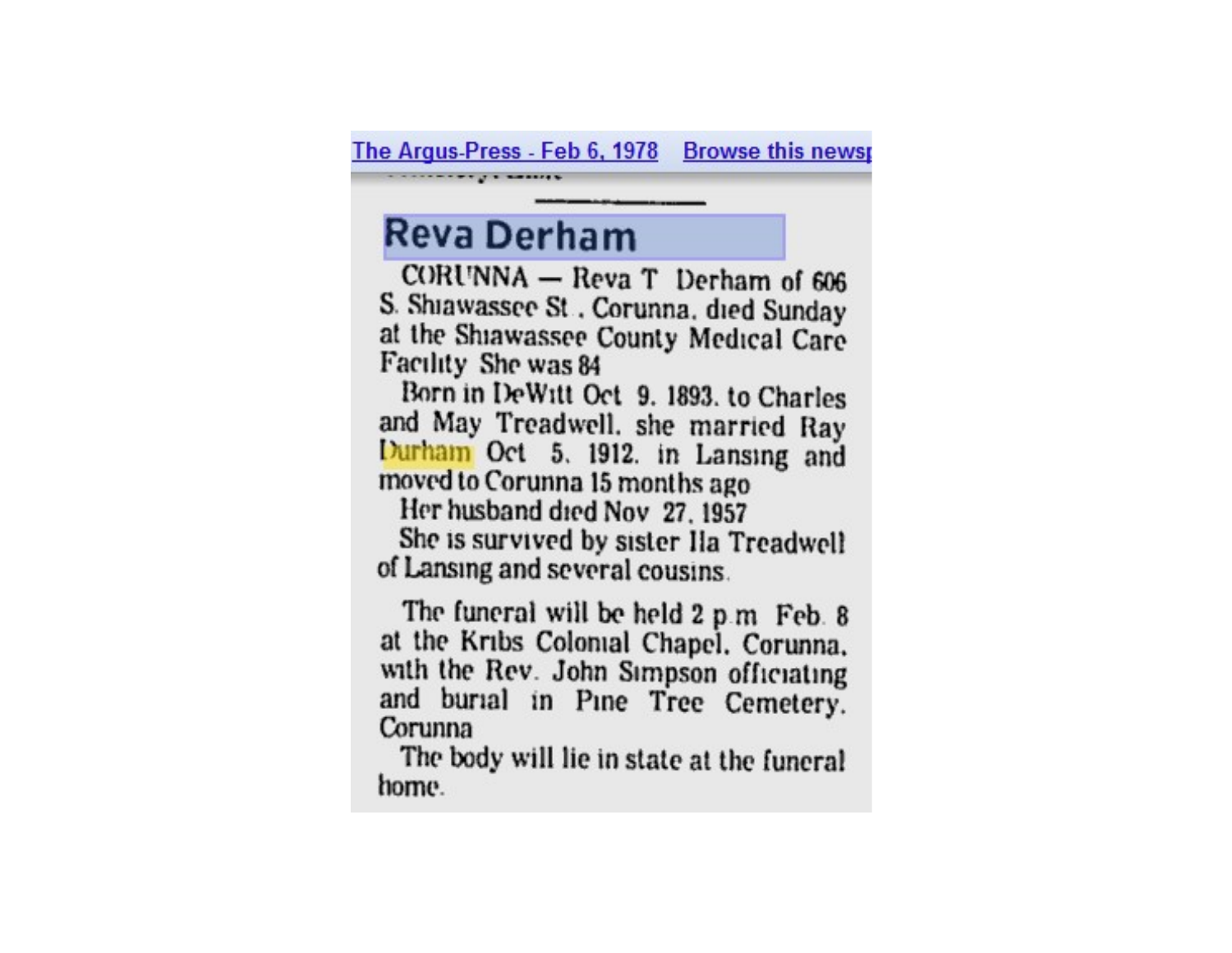#### Ruth Parmenter Deceased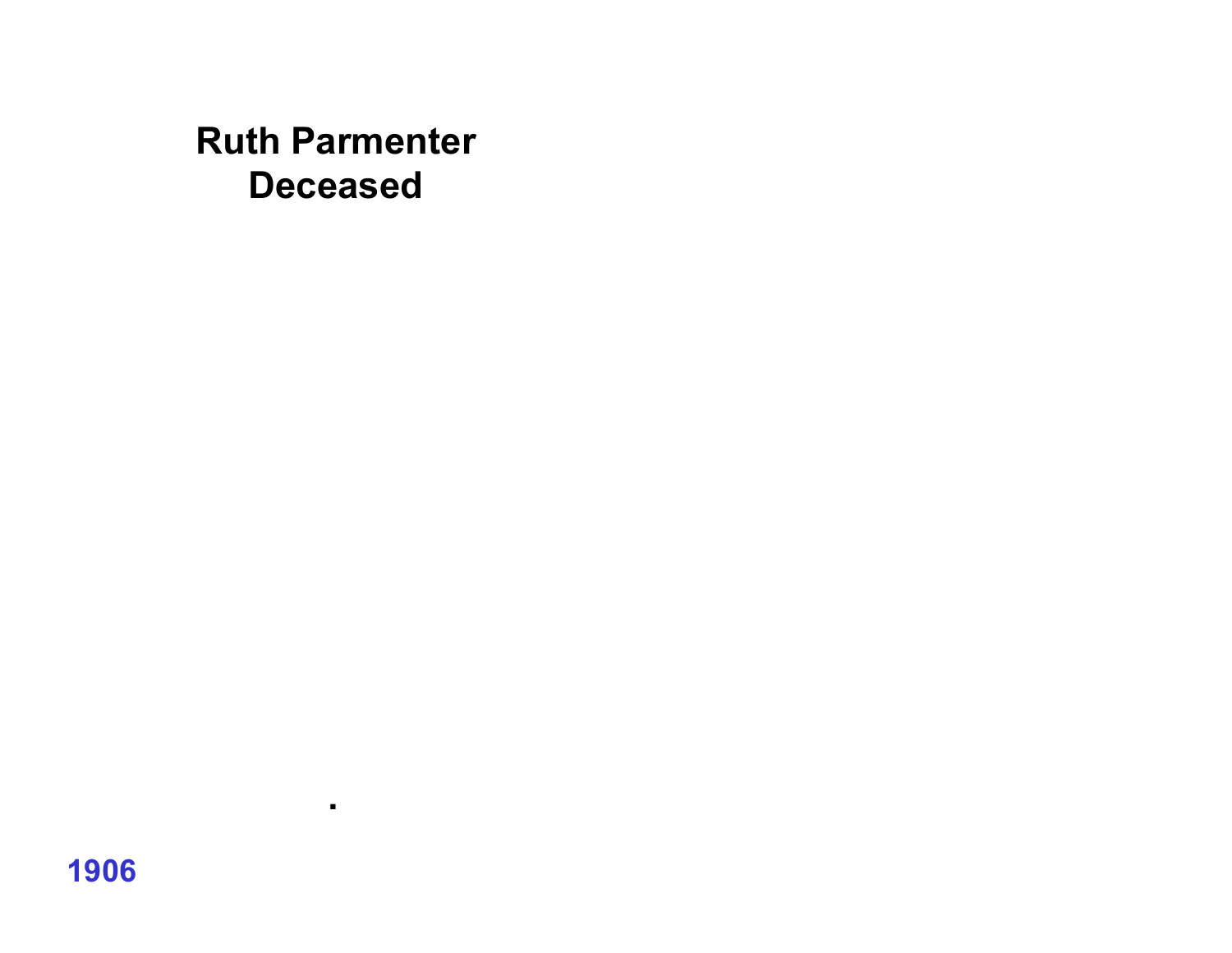Mabel Stewart Deceased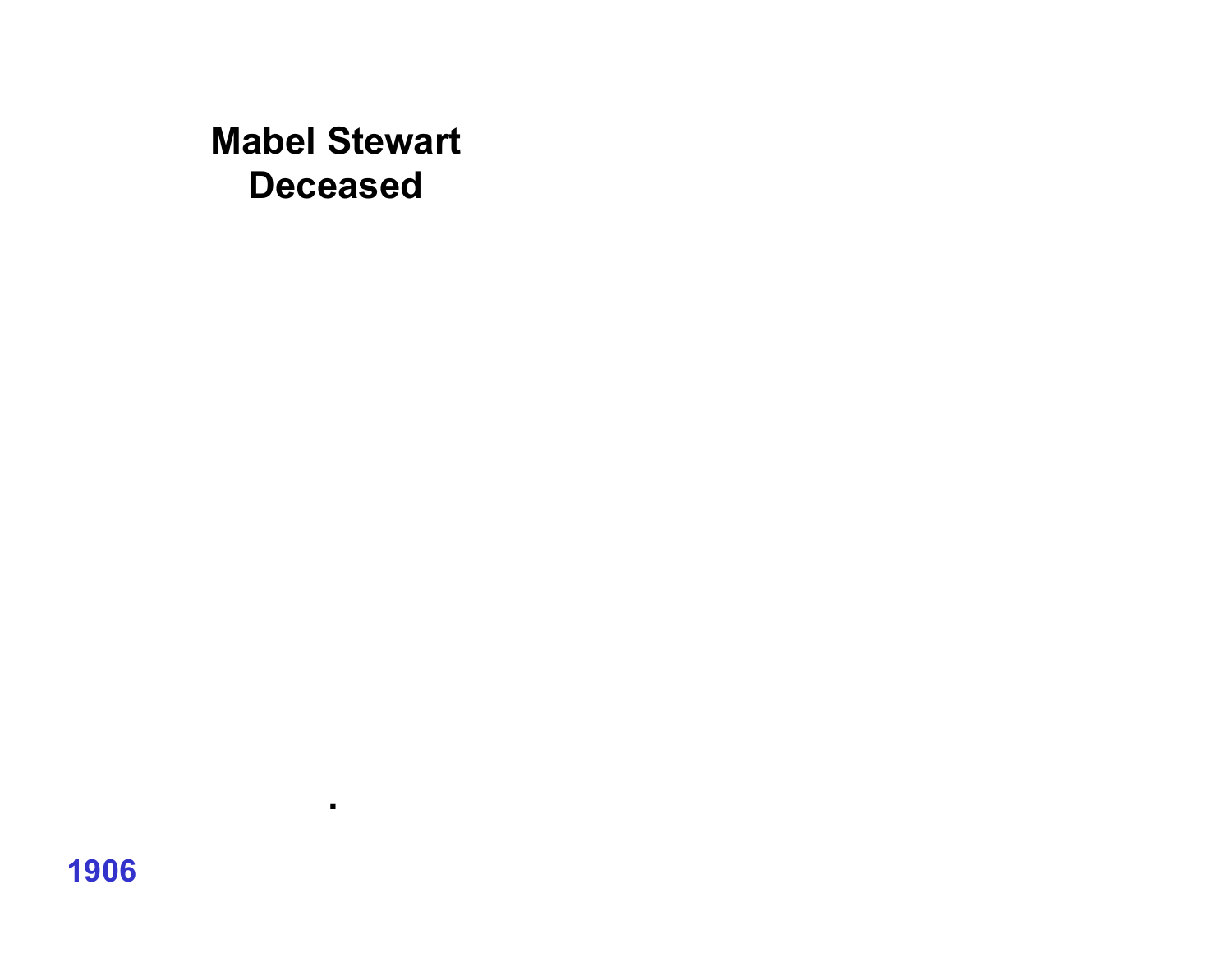Anna E. Streng Deceased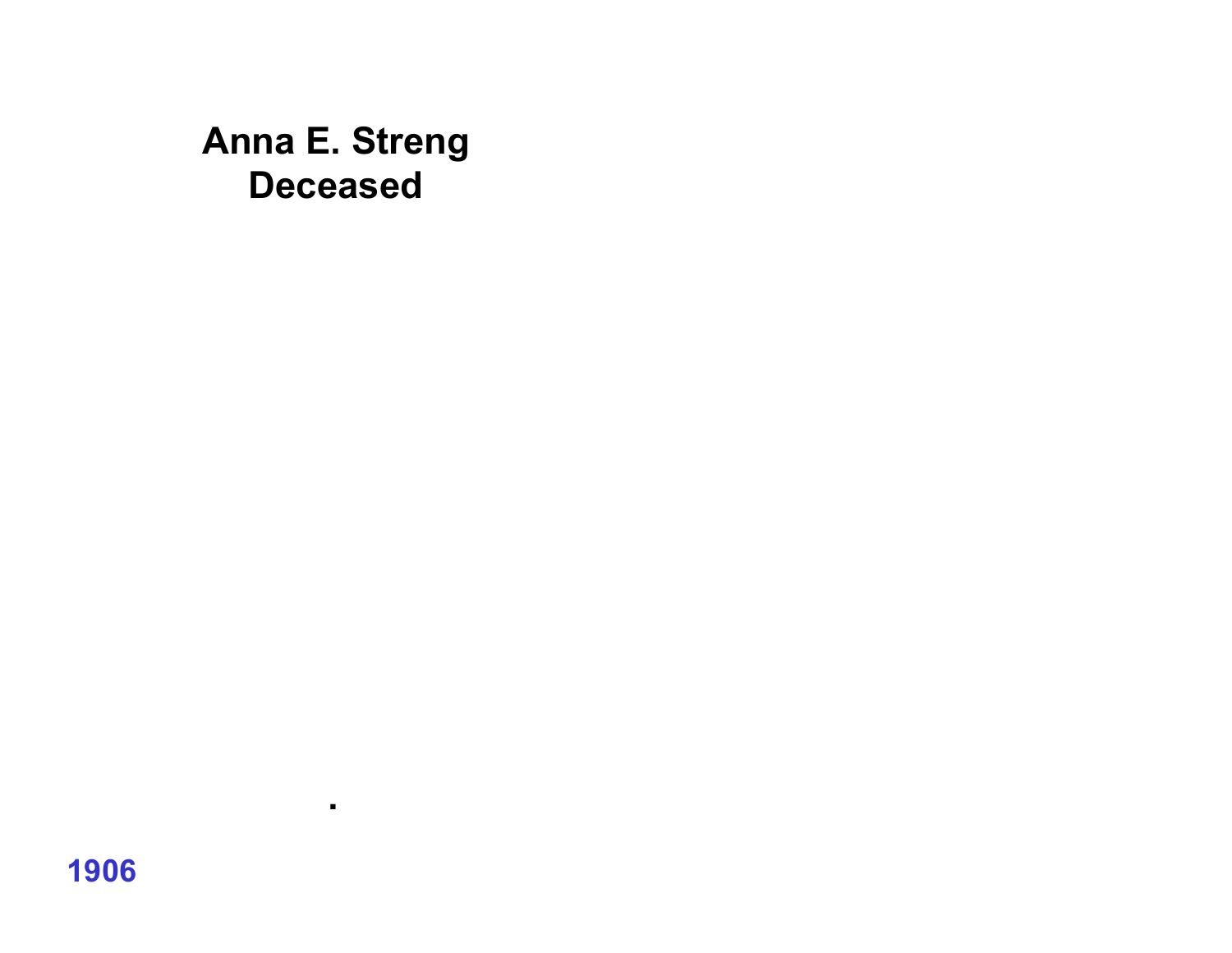#### Felicia VanLiew Deceased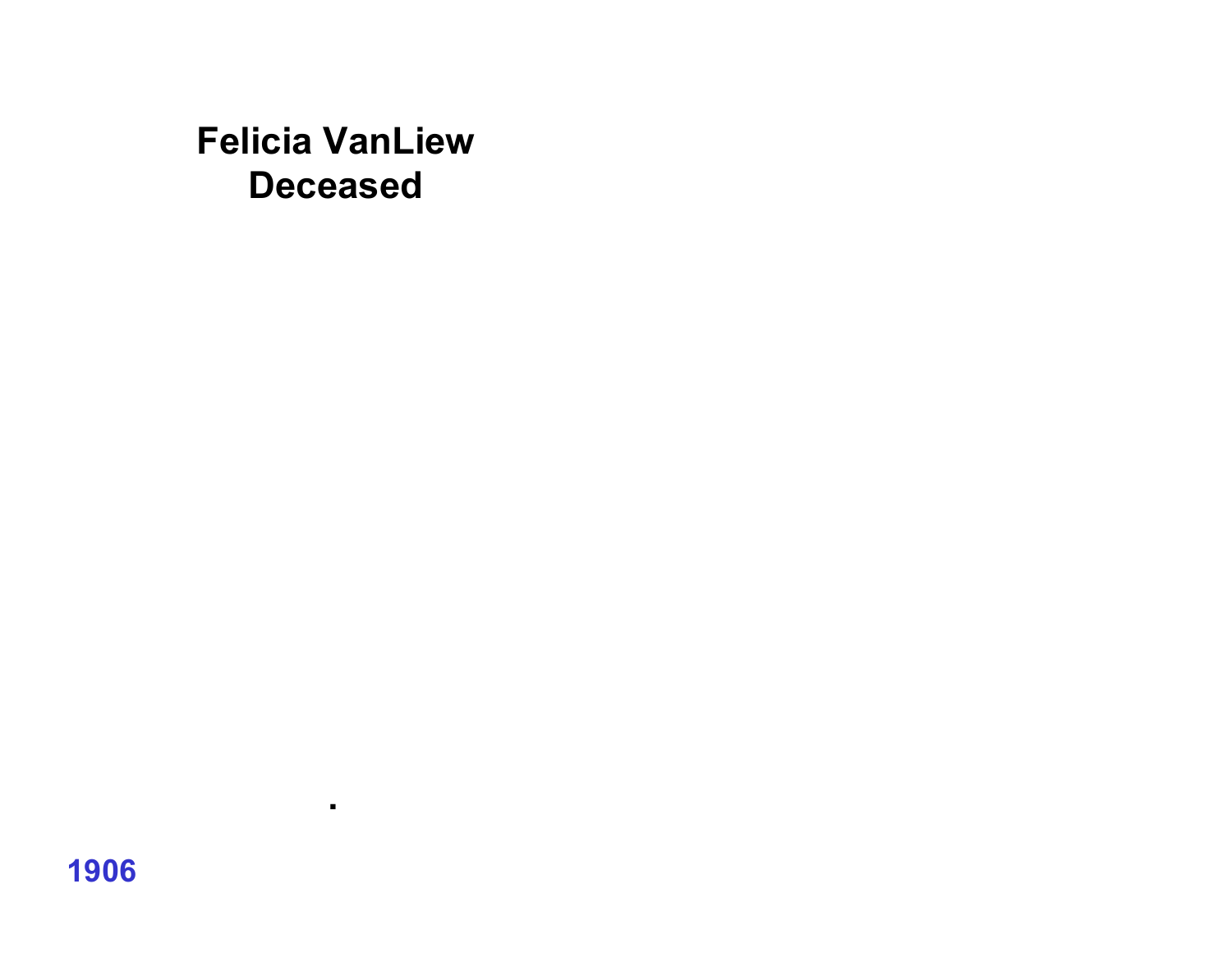#### Elsie Webb Deceased 1935

Ivan E. Brands (08) 9-13-1913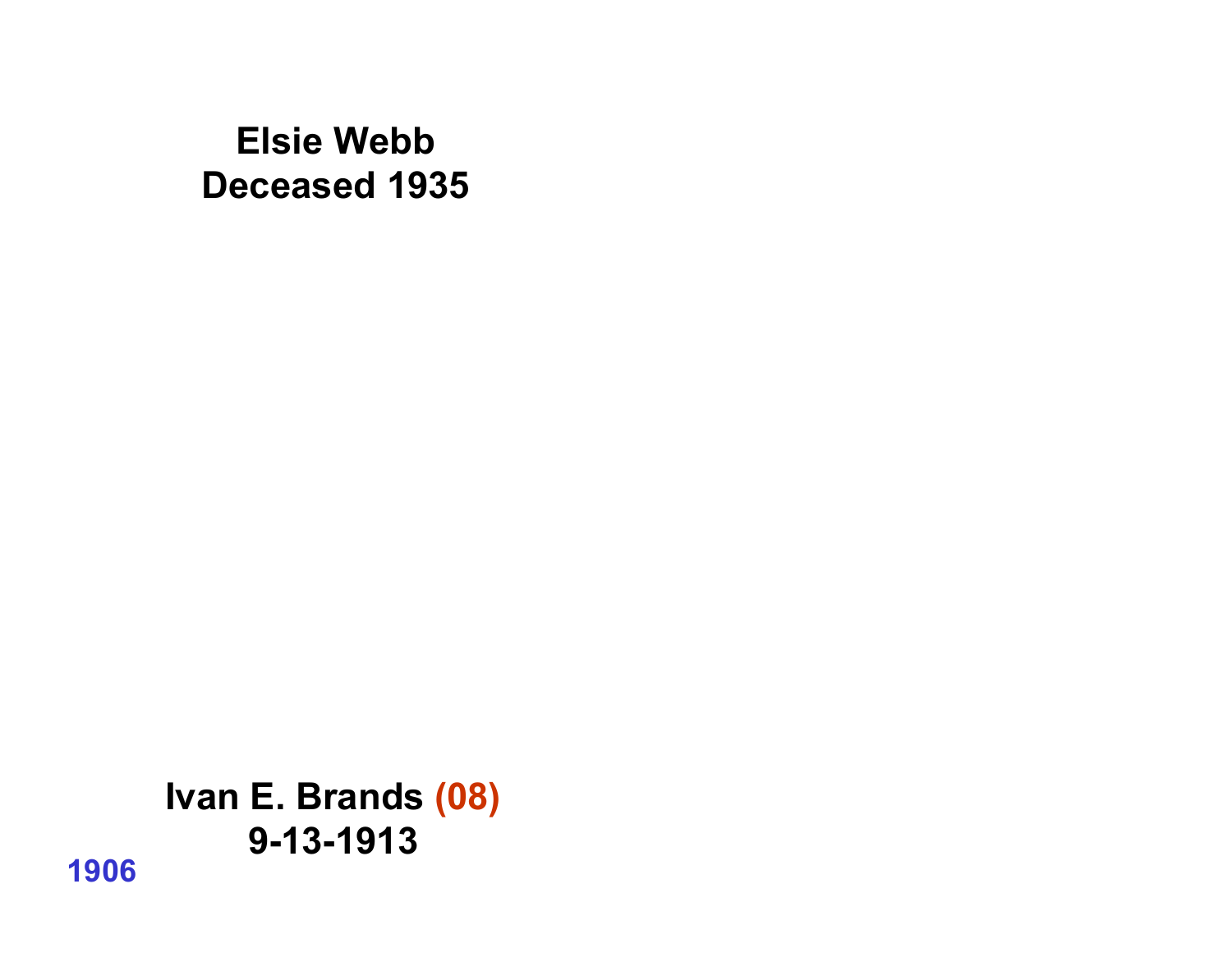- Jan 12, 1963 Browse this nev

#### 1-9-1963 Heart Attack **Fatal** for **Ivan Brands**

CORUNNA -Ivan E. Brands, a former mechanical and clectrical engineer for the old Michigan Sugar Co. in Owosso, was dead on arrival at Memorial Hospital Wednesday afternoon

Death of Mr. Brands, 74, of 317 E. State St., Corunna, was attributed to a heart attack.

Services will be held at Kribs Funeral Home at 3 p.m. Saturday and burial will be at Pine Tree Cemetery with Park H. Netting officiating

He was born in Caledonia Township on Sept 28, 1888, to George O. and Abbie Brands. He graduated from Corunna High School and Michigan State University.

Elsie W Webb, to whom he was married in Owosso on Sept. 13, 1913, died in 1955. He married Ida Petri in Corunna on Jan. 14, 1957.

Surviving in addition to his second wife are: two daughters, Mrs. Robert Horton of Owosso and Mrs. Forest Benjamin of Webberville; three sons, Ivan Russell of Columbus, Ohio, Floyd of Owoss<sub>o</sub> and Howard of Corunna; 14 grandchildren and four great grandchildren. Another son, Owen, preceded him in death.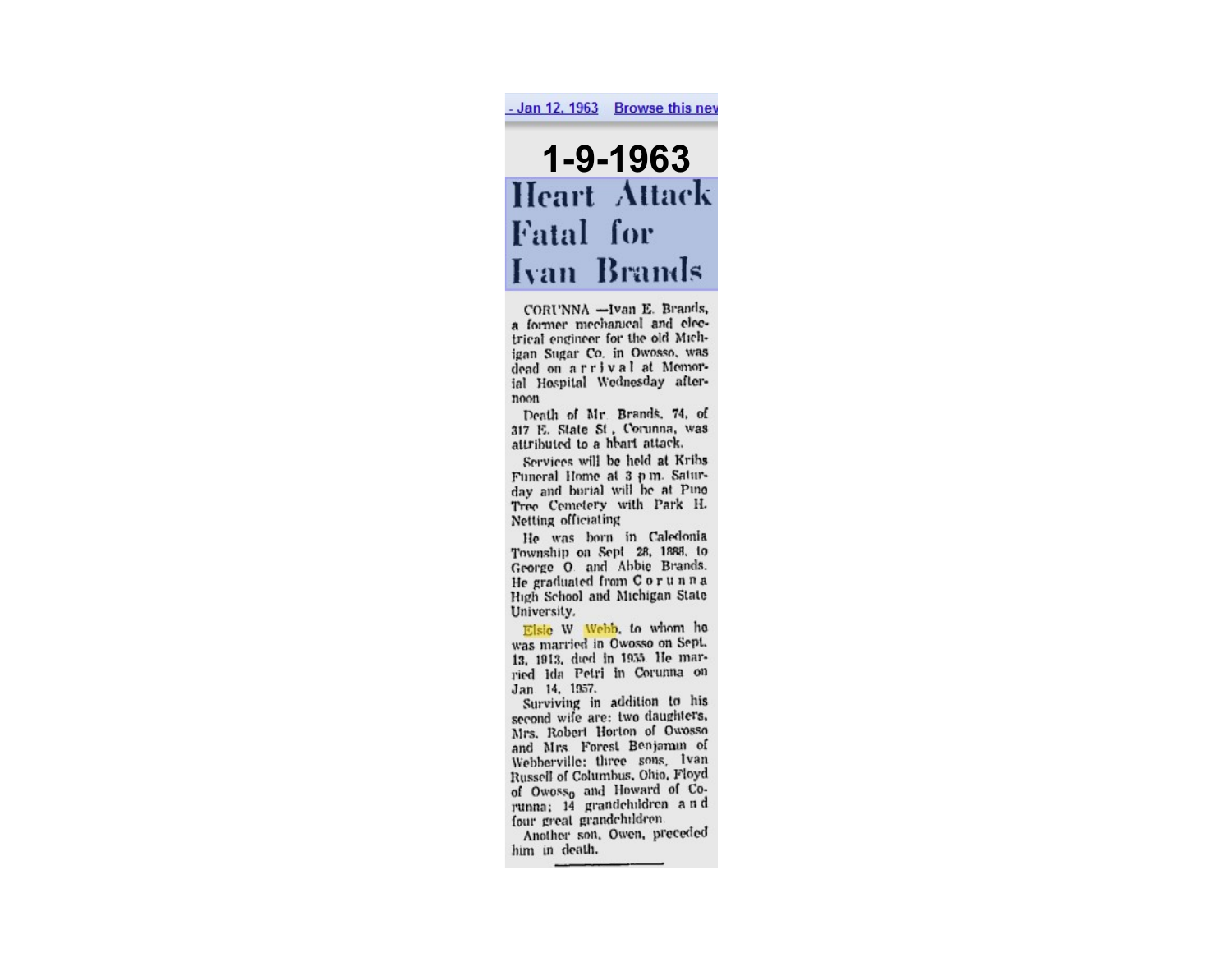#### Hope Winnie Deceased